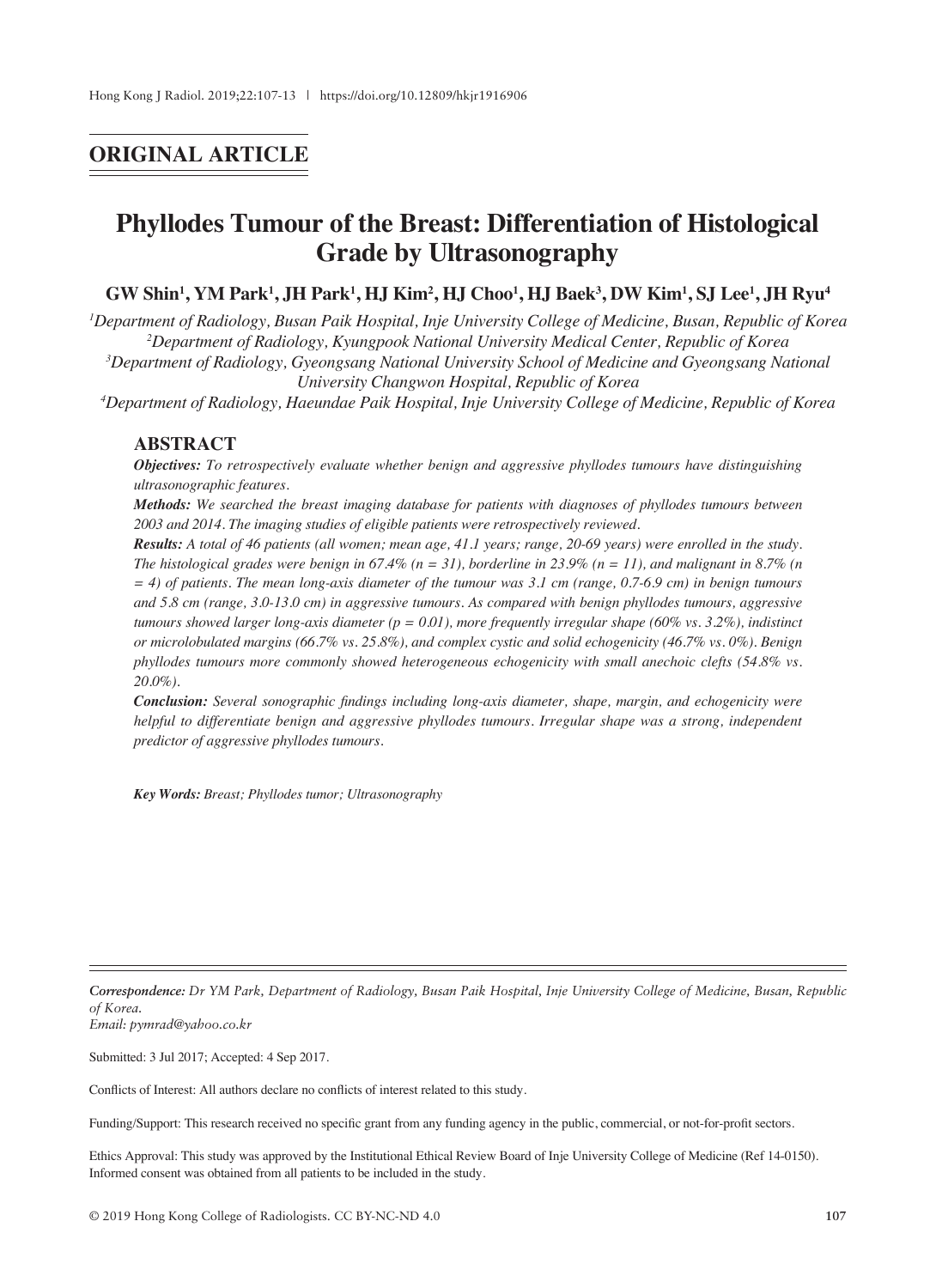# 中文摘要

## 乳腺葉狀腫瘤:超聲波檢查對組織學分級的影響

GW Shin、YM Park、JH Park、HJ Kim、HJ Choo、HJ Baek、DW Kim、SJ Lee、 JH Ryu

**目的:**回顧性評估良性和侵襲性乳腺葉狀腫瘤是否有可以區分兩者的超聲波特徵。

方法:我們從乳腺成像數據庫中檢索在2003年至2014年期間診斷葉狀腫瘤患者,對符合條件患者的 影像學檢查進行回顧分析。

結果:共46名患者被納入研究(全部為女性;平均41.1歲,年齡介乎20至69歲)。組織學分級為 良性佔67.4%(n = 31)、臨界佔23.9%(n = 11)、惡性佔8.7%(n = 4)。良性葉狀腫瘤的平均長 軸直徑為3.1 cm, 侵襲性葉狀腫瘤則為5.8 cm。與良性腫瘤相比,侵襲性腫瘤有較大長軸直徑 (p = 0.01);並較為常見不規則形狀(60%比3.2%)、不清楚或微小分頁狀邊緣(66.7%比25.8%)和複 雜的囊性和實質性迴聲(46.7%比0%)。良性腫瘤較常見微小的不均勻迴聲中伴無回聲裂(54.8%比  $20.0\%$ )。

**結論:**超聲波檢查中的長軸直徑、形狀、邊緣和迴聲有助區分良性和侵襲性葉狀腫瘤。不規則形狀 是侵襲性葉狀腫瘤的强獨立預測因子。

## **INTRODUCTION**

Phyllodes tumours are uncommon breast neoplasms that account for less than  $1.0\%$  of all breast tumours.<sup>1</sup> An incidence rate of about 2.1 per million has been reported, and the peak age of occurrence in women is 45 to 49 years.<sup>2,3</sup> Phyllodes tumours usually present as large tumours without pain.4 The tumours are composed of both epithelial and connective tissue stromal components.<sup>5</sup> Histologically, phyllodes tumours are classified into three grades: benign, borderline, and malignant.4 Yabuuchi et al<sup>6</sup> reported that some magnetic resonance imaging findings of phyllodes tumours such as cystic changes with an irregular wall, low T2-weighted image signal intensity, and low apparent diffusion coefficient value correlated significantly with malignancy. However, according to several previous studies, it is difficult to differentiate benign phyllodes tumours from borderline or malignant ones on imaging.7,8

The purpose of the study was to retrospectively evaluate whether benign and aggressive phyllodes tumours have distinguishing ultrasonographic features.

## **METHODS**

#### **Patient Selection**

This study was approved by the Institutional Ethical Review Board of Inje University College of Medicine. Following approval by our Institutional Review Board, our ultrasound database was searched to identify all patients with diagnoses of phyllodes tumours between June 2003 and October 2014. We found 46 patients with phyllodes tumour of the breast who had undergone whole-breast ultrasound. All patients were female, and the cases were confirmed histopathologically by ultrasound-guided 14-gauge core needle biopsy using a semi-automated gun (Stericut; TSK Laboratory, Tochigi, Japan) and thereafter either ultrasound-guided 8-gauge vacuum-assisted biopsy (Mammotome; Ethicon Endo-Surgery, Cincinnati [OH], US)  $[n = 4]$  or surgery  $(n = 42)$ . Patients' age at diagnosis and clinical signs / symptoms were recorded.

#### **Mammography**

Standard craniocaudal and mediolateral oblique mammograms were routinely obtained with dedicated equipment (DMR+ before January 2007, Senographe DS [GE Healthcare, Buc, France] beginning in January 2007). Additional mammographic images were obtained as needed.

Mammographic features of the tumours were recorded per the American College of Radiology Breast Imaging Reporting and Data System (BI-RADS) Atlas 5th edition<sup>9</sup>: mass (shape, margin, and density), calcifications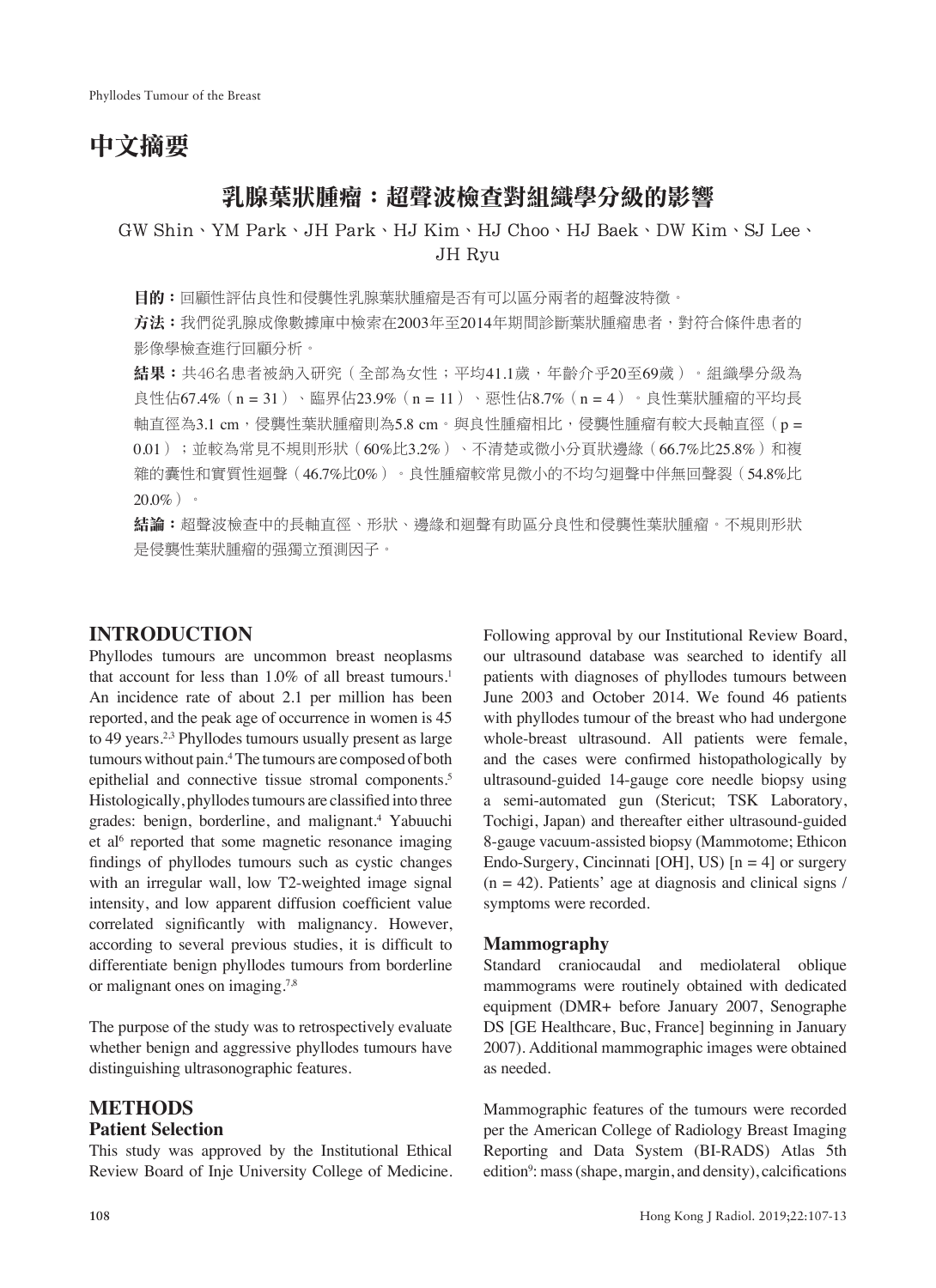(shape and distribution), and other associated findings such as architectural distortion. The patient's breast density on mammogram was graded as entirely fat, scattered fibroglandular tissue, heterogeneously dense, or extremely dense fibroglandular tissue.

#### **Ultrasonography**

Breast ultrasonography was performed by one of three dedicated breast radiologists using a 10 to 14 MHz (HDI 5000; Advanced Technology Laboratories, Bothell [WA], US) or 7 to 15 MHz (iU22 Ultrasound System, Philips Ultrasound, Bothell [WA], US) linear array transducer. Before the ultrasound examination, the radiologist interpreted the patient's mammograms, if they were available.

The ultrasonograms of lesions were assessed according BI-RADS: long-axis diameter, shape (round, oval, irregular), margin (circumscribed, noncircumscribed including indistinct, microlobulated, angular, spiculated), internal echogenicity (isoechoic, hypoechoic, hyperechoic, complex cystic and solid, heterogeneous), orientation (parallel, non-parallel), posterior echo features (no posterior acoustic features, enhancement, shadowing, combined pattern), presence of calcifications, surrounding tissue changes such as duct ectasia or architectural distortion, and location of vascularity on Doppler ultrasonography (absent, internal vascularity, vessels in rim). The ultrasonographic findings of the remaining breasts were also evaluated. The final BI-RADS assessment category relied on a comprehensive review of both mammographic and ultrasonographic features.

#### **Data Analysis**

The 46 patients' imaging findings were analysed by two radiologists by consensus without knowing the histological grades. Then, we correlated these findings with the histopathological results. For statistical analysis, we classified the cases into benign and aggressive phyllodes tumours (ie, borderline and malignant).

Median differences in terms of age and longest tumour diameter were compared between benign and aggressive phyllodes tumours using the Mann-Whitney *U* test. Group comparisons of categorical variables representing all ultrasonographic features were performed using the Pearson  $\chi^2$  test. Multiple logistic regression analysis was conducted to investigate the associations between histopathological type of phyllodes tumour and each ultrasonographic feature. The results of the analysis were

presented as odds ratio estimates with corresponding 95% confidence intervals and p values from the Wald test. A receiver operating characteristic curve was constructed to differentiate aggressive from benign phyllodes tumours, and the optimal cut-off values were defined as the value at which the sum of the sensitivity and specificity was maximised. The area under the receiver operating characteristic curve  $(A<sub>z</sub>$  value) was compared using the method by DeLong et al.<sup>10</sup> All statistical analyses were performed with SPSS (Windows version 19.0; IBM Corp, Armonk [NY], US), and p values  $< 0.05$  were considered statistically significant.

#### **RESULTS**

The 46 patients with phyllodes tumours were aged 20 to 69 years (mean, 41.1 years), and the histopathological findings were benign in  $67.4\%$  (n = 31; mean age, 38.9) years), borderline in  $23.9\%$  (n = 11; mean age, 44.4

**Table 1.** Correlation between sonographic findings and pathological grade of phyllodes tumours.\*

| Ultrasonography findings        | No. (%) of findings  | p Value                  |       |
|---------------------------------|----------------------|--------------------------|-------|
|                                 | Benign<br>$(n = 31)$ | Aggressive<br>$(n = 15)$ |       |
| Mean long-axis diameter         | $3.1$ (range,        | 5.8 (range,              | 0.01  |
| (cm)                            | $= 0.7 - 6.9$        | $3.0 - 13.0$             |       |
| Shape                           |                      |                          | 0.001 |
| Oval or round                   | 30 (96.8%)           | $6(40.0\%)$              |       |
| Irregular                       | $1(3.2\%)$           | $9(60.0\%)$              |       |
| Margin                          |                      |                          | 0.019 |
| Circumscribed                   | 23 (74.2%)           | 5(33.3%)                 |       |
| Indistinct or                   | 8 (25.8%)            | 10 (66.7%)               |       |
| microlobulated                  |                      |                          |       |
| Echogenicity                    |                      |                          | 0.001 |
| Isoechoic                       | 7 (22.6%)            | 4 (26.7%)                |       |
| Hypoechoic                      | 7 (22.6%)            | 1(6.7%)                  |       |
| Complex                         | Ω                    | 7 (46.7%)                |       |
| Heterogeneous                   | 17 (54.8%)           | $3(20.0\%)$              |       |
| Posterior acoustic features     |                      |                          | 0.608 |
| Posterior enhancement           | 12 (38.7%)           | $9(69.2\%)$              |       |
| None                            | 19 (61.3%)           | 4 (30.8%)                |       |
| Unknown                         | O                    | 2                        |       |
| Location of vascularity         |                      |                          | 0.346 |
| None                            | 4 (13.8%)            | $\Omega$                 |       |
| Vessels in rim                  | 11 (37.9%)           | 5(33.3%)                 |       |
| Internal                        | 14 (48.3%)           | 10 (66.7%)               |       |
| Unknown                         | $\overline{2}$       | $\Omega$                 |       |
| <b>Breast Imaging Reporting</b> |                      |                          | 0.001 |
| and Data System category        |                      |                          |       |
| 3                               | 22 (71.0%)           | 2(13.3%)                 |       |
| 4a                              | 8 (25.8%)            | 6 (40.0%)                |       |
| 4 <sub>b</sub>                  | $1(3.2\%)$           | 5(33.3%)                 |       |
| 4c                              | O                    | 2 (13.3%)                |       |
| Multiplicity <sup>+</sup>       | 19 (61.3%)           | 3 (20.0%)                |       |

\* Data are shown as No. (%), unless otherwise specified.

† Multiplicity is defined as >5 benign lesions in each of the contralateral and the remaining ipsilateral breast.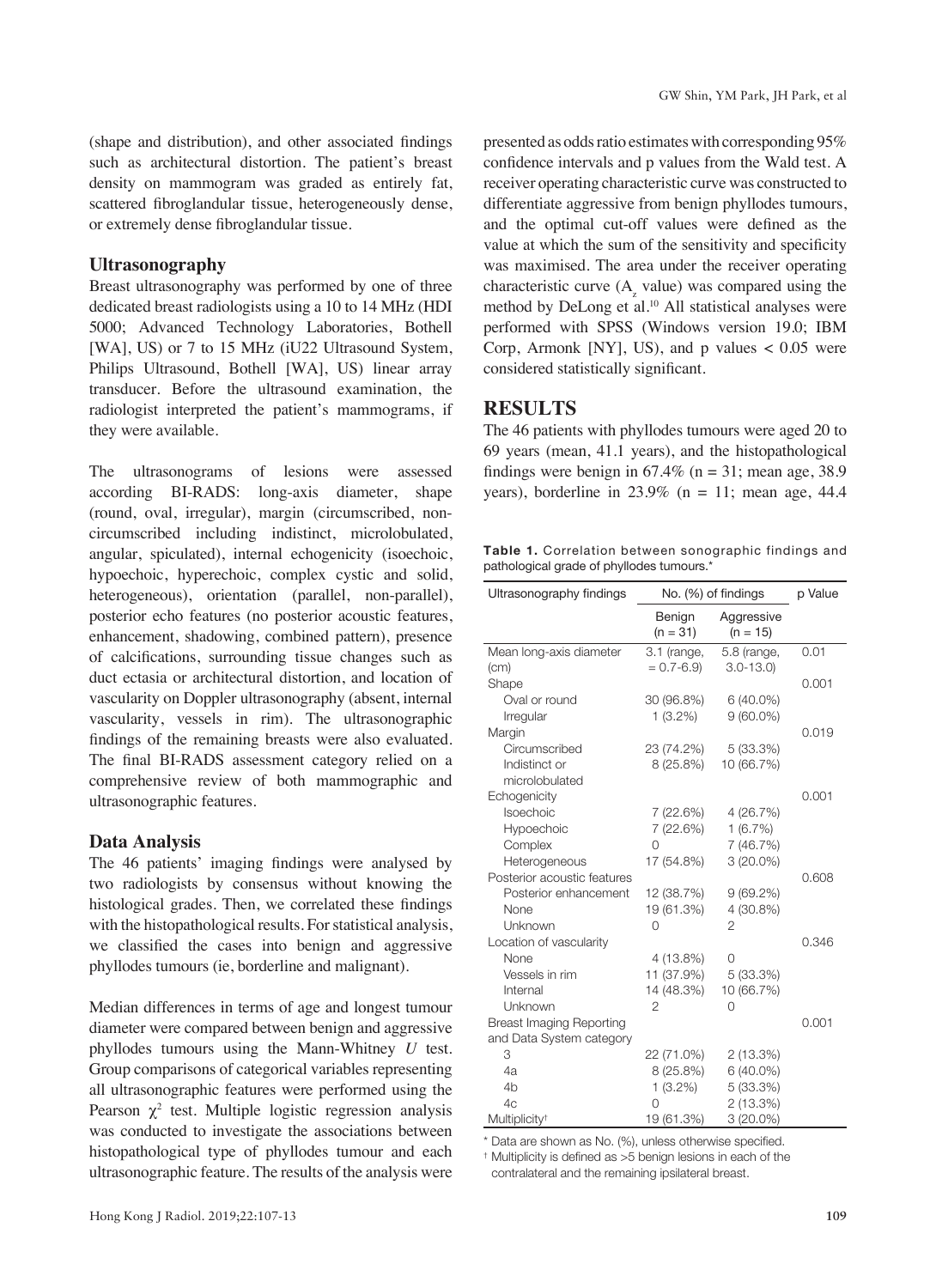#### Phyllodes Tumour of the Breast



Figure 1. Benign phyllodes tumour of right breast in a 42-vear-old woman. (a) Axial ultrasonogram showing a 2.0-cm well-defined oval mass with heterogeneous echogenicity and multiple small anechoic clefts. (b) Colour Doppler ultrasonogram of longitudinal view showing focal increased peripheral vascularity.

years), and malignant in 8.7% ( $n = 4$ ; mean age, 51.5) years) of the cases. There was no statistically significant age difference between the patients with different histological grades of phyllodes tumours ( $p = 0.109$ ). A relationship between palpability and tumour was more common in aggressive phyllodes tumours (15/15, 100%) than in benign ones (26/31, 83.9%).

The correlation between sonographic findings and pathological grade of phyllodes tumours is listed in Table 1. The mean long-axis diameter of the tumour was 3.1 cm in benign tumours (range, 0.7 cm-6.9 cm) and 5.8 cm in aggressive tumours (range, 3 cm-13.0 cm) [p  $= 0.01$ ].

On sonography, all 46 patients' tumours were demonstrated as a mass. The most common sonographic findings of benign phyllodes tumours were oval or round shape (30/31, 96.8%), circumscribed margin (23/31, 74.2%), heterogeneous echogenicity (17/31, 54.8%),



**Figure 2.** Borderline phyllodes tumour of left breast in a 63-yearold woman with a palpable lump. (a) Left mammogram showing an oval circumscribed hyperdense mass. (b, c) Ultrasonograms showing an oval circumscribed complex echoic mass with increased internal vascularity.

absence of posterior acoustic features (19/31, 61.3%), and increased vascularity (25/29, 86.2%) [Figure 1]. In aggressive phyllodes tumours, the most common sonographic findings were irregular shape (9/15, 60%), indistinct or microlobulated margin (10/15, 66.7%), complex cystic and solid echogenicity (7/15, 46.7%), posterior acoustic enhancement (9/15, 69.2%), and increased vascularity (15/15, 100%) [Figures 2 and 3].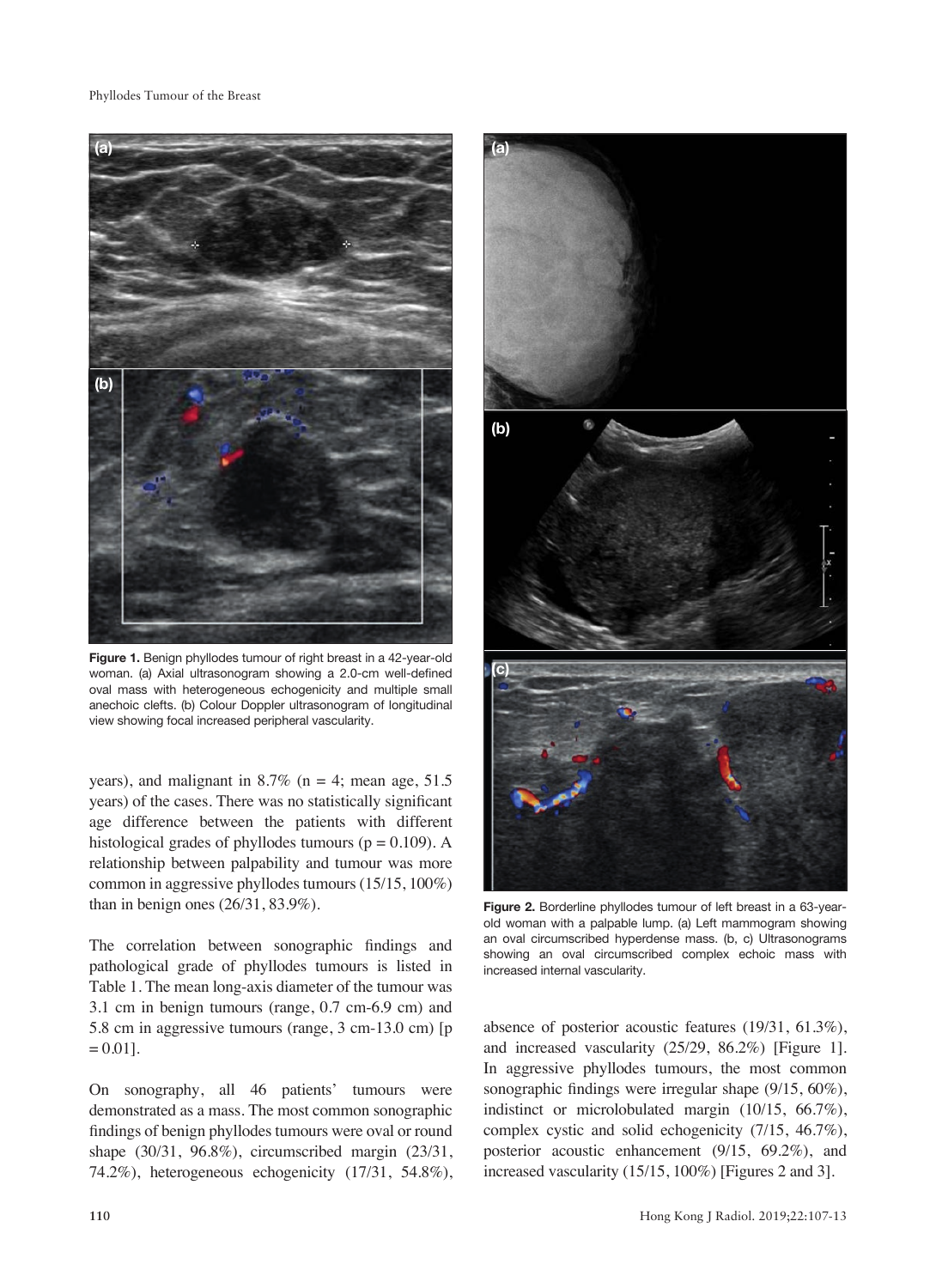

**Figure 3.** Malignant phyllodes tumour of right breast in a 39-year-old woman with a palpable lump. (a) Right mammogram showing a hyperdense mass with indistinct margin and marginal clustered coarse heterogeneous calcifications (arrow). (b) Ultrasonograms showing an irregular complex echoic mass with indistinct margin, posterior acoustic enhancement. Ultrasound-guided core needle biopsy specimen proved to be a fibroadenoma. (c, d) After 17 months, the mass shows enlargement from 4.1 cm to 5.8 cm and increased internal vascularity on repeat ultrasonogram. The lesion was finally diagnosed as a malignant phyllodes tumour by surgery.

As compared with benign phyllodes tumours, aggressive tumours more frequently showed irregular shape  $(p =$ 0.001), indistinct or microlobulated margin ( $p = 0.019$ ), and complex cystic and solid echogenicity ( $p = 0.001$ ). In addition, benign phyllodes tumours characteristically showed heterogeneous echogenicity with numerous small anechoic clefts in 17 out of 31 cases (54.8%), whereas aggressive tumours showed this characteristic in three out of 15 cases  $(20.0\%, p = 0.001)$ . The posterior acoustic features and location of vascularity did not differ significantly between benign and aggressive phyllodes tumours.

Benign phyllodes tumours were most commonly assessed as BI-RADS final assessment category 3 (22/31, 71.0%), whereas aggressive phyllodes tumours were most commonly assessed as category 4 (13/15, 86.7%,  $p = 0.001$  [Table 1].

Interestingly, 19 (61.3%) out of 31 patients with benign phyllodes tumours had multiple  $(\geq 5)$  probably benign lesions in the contralateral breast and remaining ipsilateral breast on ultrasonography, whereas only three (20%) out of 15 patients with aggressive tumours had these features.

Mammography was available in 21 patients. All of those 21 patients' mammograms revealed a mass with  $(n = 2)$  or without  $(n = 19)$  calcifications. Regardless of histological grade, mammographic findings were usually a mass with oval shape  $(n = 19)$ , circumscribed or obscured margin ( $n = 17$ ), and high density ( $n = 14$ ). There were no significant differentiating findings on mammogram between benign and aggressive phyllodes tumours.

According to univariate analysis, the following variables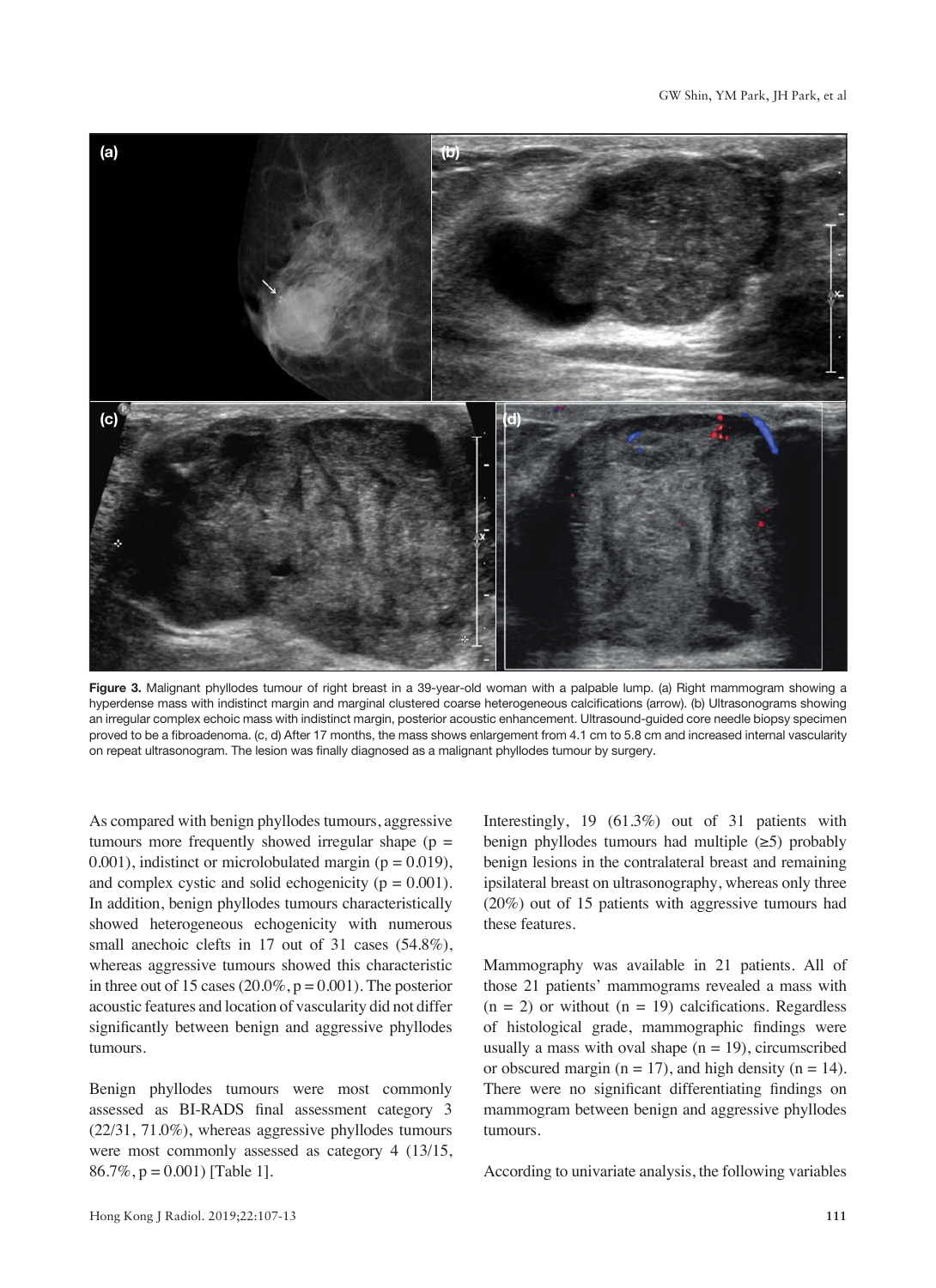had statistically significant power to differentiate between benign and aggressive phyllodes tumours on sonography: long-axis diameter ( $p = 0.01$ ), shape ( $p =$ 0.001), margin ( $p = 0.019$ ), echogenicity ( $p = 0.001$ ), and BI-RADS final assessment category ( $p = 0.001$ ) [Table 1]. Multiple logistic regression analysis showed that the irregular shape was independently and strongly associated with aggressive phyllodes tumours (odds ratio = 26.51; 95% confidence interval = 1.82-385.35;  $p = 0.016$  [Table 2]. The diagnostic indices of individual ultrasonographic features for differentiating aggressive phyllodes tumours from benign phyllodes tumours are summarised in Table 3. Shape showed the highest  $A<sub>z</sub>$ value (0.804), with specificity of 96.4% and positive predictive value of 90.0%.

## **DISCUSSION**

Phyllodes tumours were described as a type of giant fibroadenomas in 1774.<sup>11</sup> These tumours were first named as cystosarcoma phyllodes by Johannes Müller in 1838.12 Then, the World Health Organization renamed this tumour "phyllodes tumour" in 1981.13 Rosen subclassified this tumour histologically as benign, borderline, or malignant according to several features such as margin, stromal overgrowth, tumour necrosis, cellular atypia, and number of mitoses per high-power field.<sup>14</sup>

| <b>Table 2.</b> Multiple logistic regression analysis of ultrasonography |
|--------------------------------------------------------------------------|
| features for differentiation of aggressive phyllodes tumours from        |
| benign phyllodes tumours.                                                |

| Ultrasonography features    | Odds ratio (95%<br>confidence interval) | p Value |
|-----------------------------|-----------------------------------------|---------|
| Shape                       | 26.51 (1.82-385.35)                     | 0.016   |
| Margin                      | 3.09 (0.23-42.43)                       | 0.398   |
| Echogenicity                | $0.50(0.19 - 1.30)$                     | 0.154   |
| Posterior acoustic features | 1.31 (0.15-11.50)                       | 0.806   |
| Location of vascularity     | $1.40(0.39 - 5.11)$                     | 0.607   |

In our study, the following findings were more common in aggressive phyllodes tumours than benign ones, with statistical significance: larger diameter, irregular shape, indistinct or microlobulated margin, complex cystic and solid echogenicity, and higher final BI-RADS assessment category. These results are thought to reflect the histologically greater proliferative activity of aggressive phyllodes tumours.

Several previous studies have reported the relationship between size or imaging findings and histological grade of phyllodes tumours. Tan et al<sup>5</sup> reported that the malignancy rate increased significantly with increasing tumour size. However, Yabuuchi et al<sup>6</sup> reported that there was no significant correlation between size and histological grade. Liberman et al<sup>8</sup> reported that the observation of cystic areas by sonography was more common in malignant than benign phyllodes tumours, although the difference was statistically insignificant. Tan et al<sup>5</sup> reported that irregular shape was significantly correlated with borderline and malignant phyllodes tumours; however, there were no significant differences on the basis of margin, echogenicity, or vascularity. Whereas Tan et  $al<sup>5</sup>$  reported that there was no significant difference between histological grade and BI-RADS final assessment category, our study revealed that most aggressive phyllodes tumours were assigned to category 4, and benign tumours were most commonly assigned to category 3 (86.7% vs. 71.0%,  $p = 0.001$ ). Therefore, BI-RADS assessment categorisation based on sonographic findings may be helpful to predict the histological grade of phyllodes tumours.

According to Stavros, $15$  the small anechoic clefts in benign phyllodes tumours reflect the slit-like cystic space between leaf-like stromal proliferations. In the previous study by Chao et al, $16$  the heterogeneous echogenicity associated with small anechoic clefts was a characteristic sonographic feature of benign phyllodes tumours. In our

Table 3. Diagnostic performance of ultrasonography features for differentiation of aggressive phyllodes tumours from benign phyllodes tumours.

| Ultrasonography features    | Sensitivity (%) | Specificity (%) | <b>PPV (%)</b> | <b>NPV (%)</b> | value<br>А | p Value  |
|-----------------------------|-----------------|-----------------|----------------|----------------|------------|----------|
| Shape                       | 64.3            | 96.4            | 90.0           | 84.4           | 0.804      | < 0.0001 |
| Margin                      | 71.4            | 71.4            | 55.6           | 83.3           | 0.714      | 0.005    |
| Echogenicity                | 85.7            | 53.6            | 48             | 88.2           | 0.608      | 0.219    |
| Posterior acoustic features | 28.6            | 78.6            | 40             | 68.7           | 0.536      | 0.630    |
| Location of vascularity     | 100             | 17.9            | 37.8           | 100            | 0.622      | 0.147    |

Abbreviations:  $A_z$  = largest area under the receiver operating characteristic curve; NPV = negative predictive value; PPV = positive predictive value.